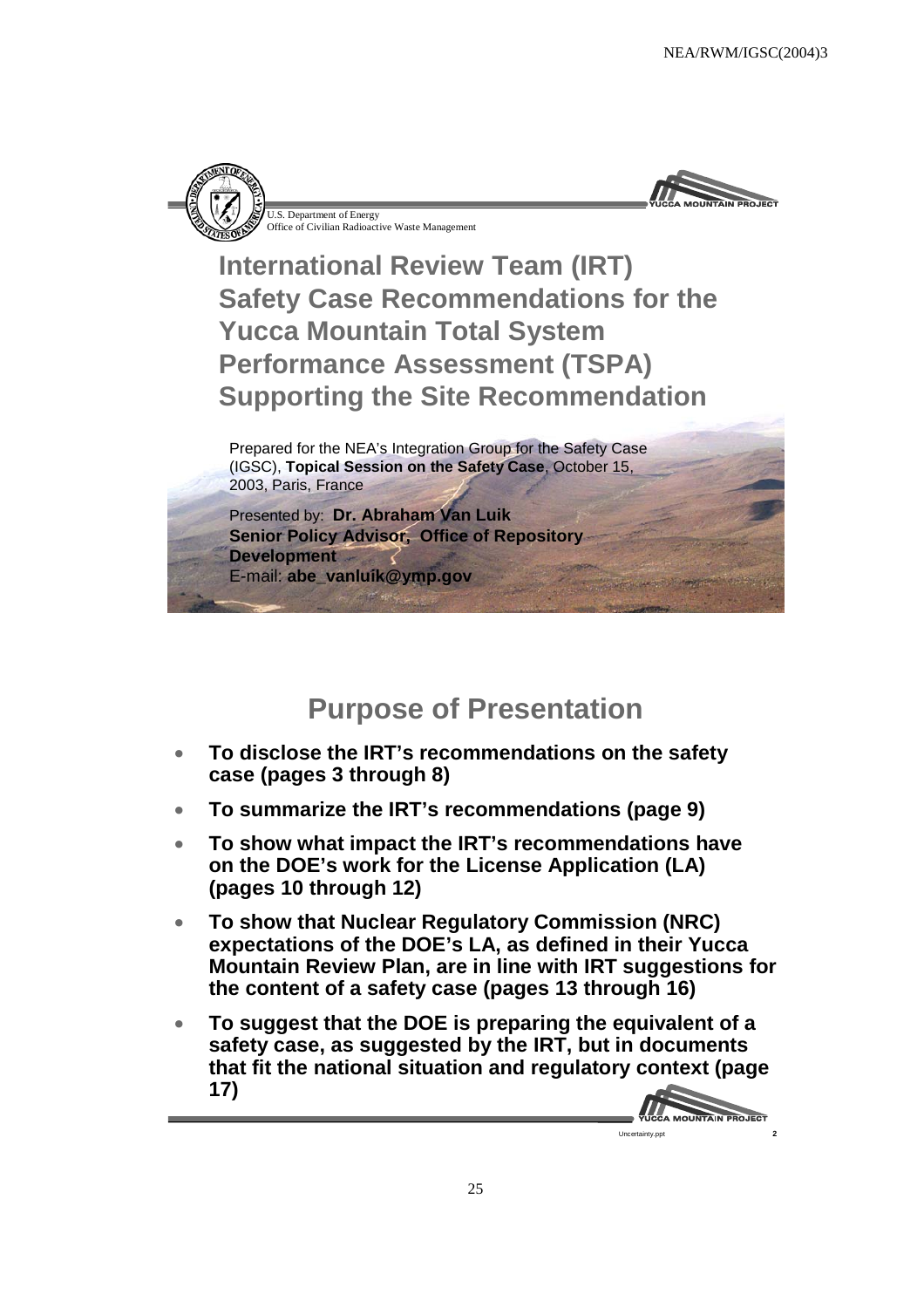## IAEA/NEA International Review Team (IRT) Safety Case Recommendations

- **Mention of the safety case was made in several places in the IRT document: "An International Peer Review of the Yucca Mountain Project TSPA-SR: Total System Performance Assessment for the Site Recommendation (TSPA-SR)." OECD 2002.**
	- **Summary Section 2.2:** . . . a broader safety case should have been developed to support the site recommendation decision.
	- **Summary Section 3.1**: A Safety Case should be developed as a higher level document, and include the articulation of a strategy to achieve safety as distinct from the strategy for demonstrating compliance, with an emphasis on obtaining and communicating understanding and facilitating dialogue with the relevant stakeholders. A Safety Case is the integration of relevant arguments in support of the long-term safety of the repository. In particular, a statement of confidence should be included, to elucidate the means that were adopted to achieve sufficient confidence, and to acknowledge the remaining issues, together with a suggested strategy for resolving those issues. This should build upon the current Repository Safety Strategy document.



# IRT Safety Case Recommendations (Cont'd)

- **"An International Peer Review of the Yucca Mountain Project TSPA-SR: Total System Performance Assessment for the Site Recommendation (TSPA-SR)." OECD 2002.**
	- **Summary Section 3.2:** In a future safety case it would be helpful to include a section in the main body of the report describing the evolution of the disposal concept. In addition to indicating how design changes have responded to safety concerns, this would provide continuity and would enhance confidence by demonstrating that the project is maturing and developing in a logical and systematic manner.
	- **Summary Section 3.4:** Nevertheless the TSPA-SR report has some shortcomings in terms of overall clarity and comprehensibility. This may be due to it being written for a number of different types of readers and is an area where improvement could be made. To address this problem in future, it would be appropriate to produce documents for different sets of stakeholders including a summary document where the whole YM concept, context and safety case is presented in a form suitable for a more general audience.

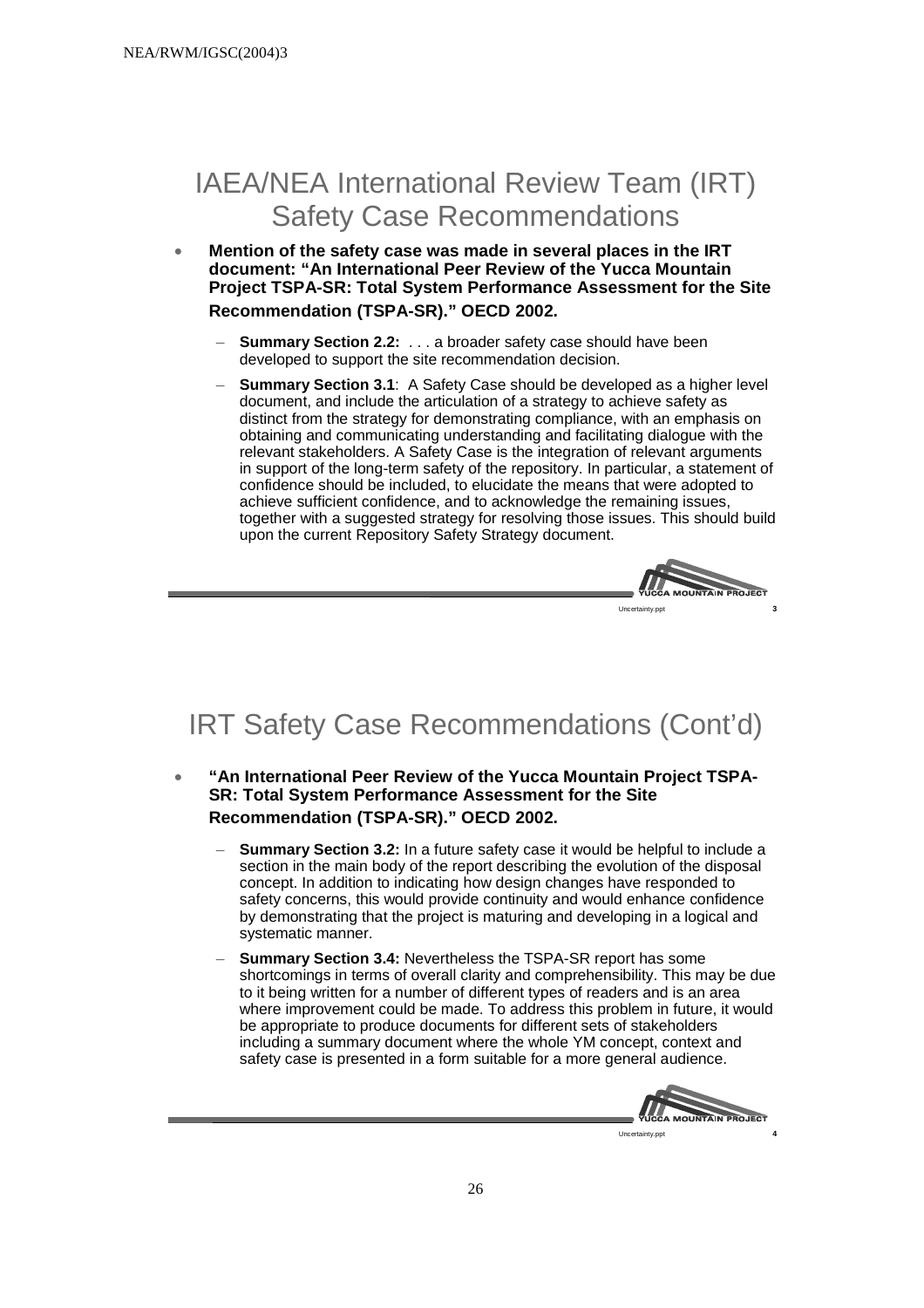## IRT Safety Case Recommendations (Cont'd)

- **"An International Peer Review of the Yucca Mountain Project TSPA-SR: Total System Performance Assessment for the Site Recommendation (TSPA-SR)." OECD 2002.**
	- Section 2.2: Alternative rationales for site suitability evaluation could also have been based around the development of a "safety case" . . . . Performance assessment is only one component of the safety case, other components being development of a strategy to achieve safety as distinct from the strategy for demonstrating compliance, with an emphasis on obtaining and communicating an understanding of the integrated system ant its performance and favouring dialogue with the relevant stakeholders. . . . . the existence of multiple barriers in the repository design and natural system is also a part of a safety case. . . . a safety case should include a statement of confidence . . . that acknowledges the existence of any unresolved issues and provides guidance for work to resolve these issues in future development stages . . . . it would have been preferable to have incorporated the TSPA within a safety case in support of the site recommendation decision . . . .



# IRT Safety Case Recommendations (Cont'd)

- **"An International Peer Review of the Yucca Mountain Project TSPA-SR: Total System Performance Assessment for the Site Recommendation (TSPA-SR)." OECD 2002.**
	- **Section 2.3:** A sixth step is also mentioned in the TSPA-SR report, namely the development of a repository safety strategy and the principal factors. This step is discussed within a separate Repository Safety Strategy (RSS) document . . . which is potentially the most important safety case report but whose status is somewhat unclear. This represents a move towards implementing the NEA Confidence Document . . . as discussed in Section 2.2 above.
	- **Section 2.4:** The IRT recommends that, at an appropriate point, the USDOE should produce a document of a few tens of pages where the whole YM concept, context, and safety case is presented in a form amenable to a more general audience. This should emphasise the expected performance of the repository up to and beyond the compliance period. A relevant example is the summary of the Canadian Environmental Impact Statement (AECL, 1994).



Uncertainty.ppt **6**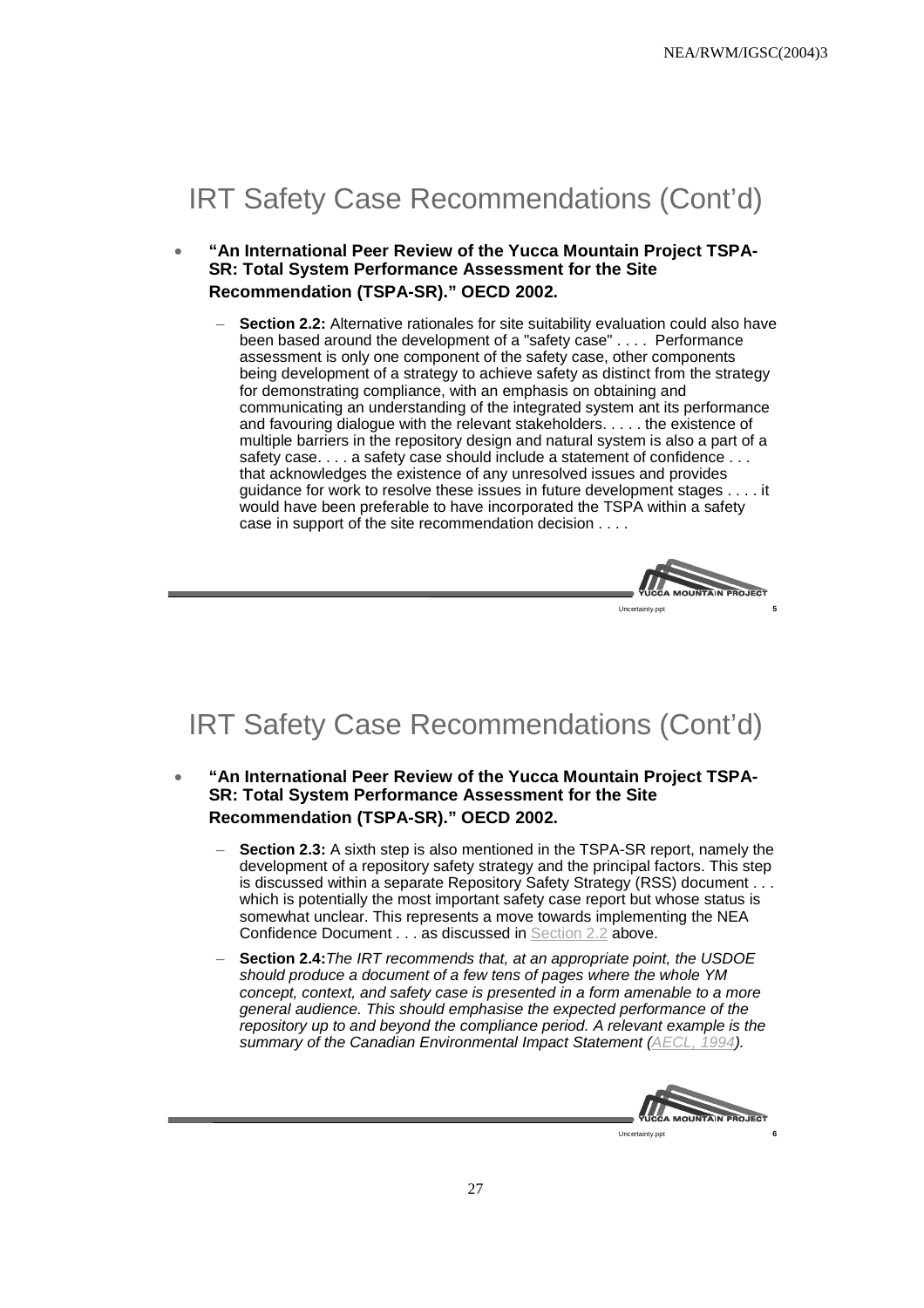# IRT Safety Case Recommendations (Cont'd)

- **"An International Peer Review of the Yucca Mountain Project TSPA-SR: Total System Performance Assessment for the Site Recommendation (TSPA-SR)." OECD 2002.**
	- **Section 3.1:** The IRT recognises the need for a performance assessment to be well focused on a given design. However, the IRT recommends that a discussion of design improvements and their role in the safety strategy should be included in future safety case documentation. This would provide continuity and would enhance confidence by demonstrating that the project is maturing and developing in a logical and systematic manner.
	- **Section 4.5:** . . . the IRT recommends that if the Yucca Mountain project proceeds to the licensing stage, a safety case should be developed along the lines discussed in the NEA Confidence Document . . . . key messages from the NEA Confidence Document should be addressed in a safety case report for Yucca Mountain aimed at both the strategy to achieve safety and to demonstrate compliance. In particular, a statement of confidence should be produced, . . . . information contained in the RSS should be updated and extended, and used as a basis for developing the proposed safety case document for the next phase of the programme.



# IRT Safety Case Recommendations (Cont'd)

- **"An International Peer Review of the Yucca Mountain Project TSPA-SR: Total System Performance Assessment for the Site Recommendation (TSPA-SR)." OECD 2002.**
	- **Section 4.6:** The IRT recommends that a safety case produced in support of licensing should incorporate an improved demonstration of system understanding to counterbalance the present emphasis on uncertainty.
	- **Section 5.1.2:**  $\ldots$  a broader safety case should have been developed to support the site recommendation decision.
	- **Section 5.3.2:** A safety case report should be developed along the lines discussed in the NEA confidence document.



28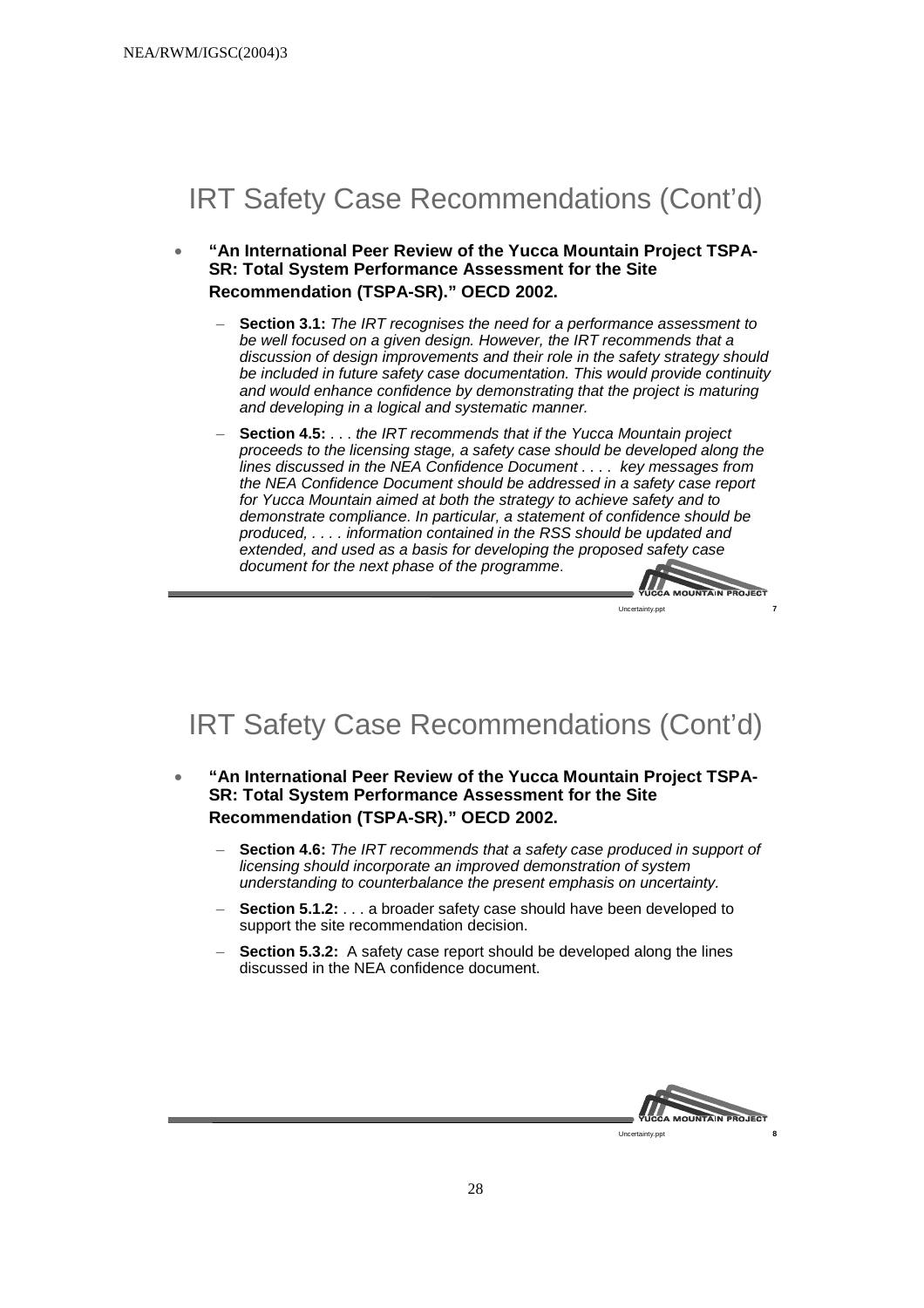#### Implications of IRT Safety Case Recommendations

- **Separate safety cases can be written, and should be written, to address the capabilities and interests of different audiences**
- **A submittal that is part of a licensing process, written for experts, should address system understanding as well as compliance**
- **A safety case, at any level of technical sophistication, should contain descriptions and evidence of:**
	- "science and good engineering practice"
	- "detailed and rigorous modelling of the disposal system"
	- "semi-quantitative and qualitative arguments"
	- "a statement of confidence. . . an elucidation of the means that were adopted to reach sufficient confidence"
	- "acknowledgement of the remaining issues, and the suggested strategy for resolving the remaining issues"



#### Impacts of Key IRT Safety Case Recommendations

- In Section 2.4
	- **"The IRT recommends that, at an appropriate point, the USDOE should produce a document of a few tens of pages where the whole YM concept, context, and safety case is presented in a form amenable to a more general audience. . . ."**
- Products prepared and in progress:
	- A brochure was prepared by the Secretary of Energy's office to inform the public about the Yucca Mountain site approval decision, it discussed the safety functions of the proposed system. It is available on the Internet at: **http://www.ocrwm.doe.gov/ymp/sr/faq.pdf**
	- The Environmental Impact Statement prepared to accompany the siting decision has a Summary with several pages explaining the site, transportation, the engineered system, and short and long-term safety implications: **http://www.ocrwm.doe.gov/documents/feis\_a/rgd\_summ/rgsum\_bm.pdf**
	- A "Yucca Mountain Story" document is in preparation for the broader scientific/educated lay reader audiences (being written at a "Scientific American" level)À

VUCCA MOUNTAIN PROJECT Uncertainty.ppt **10**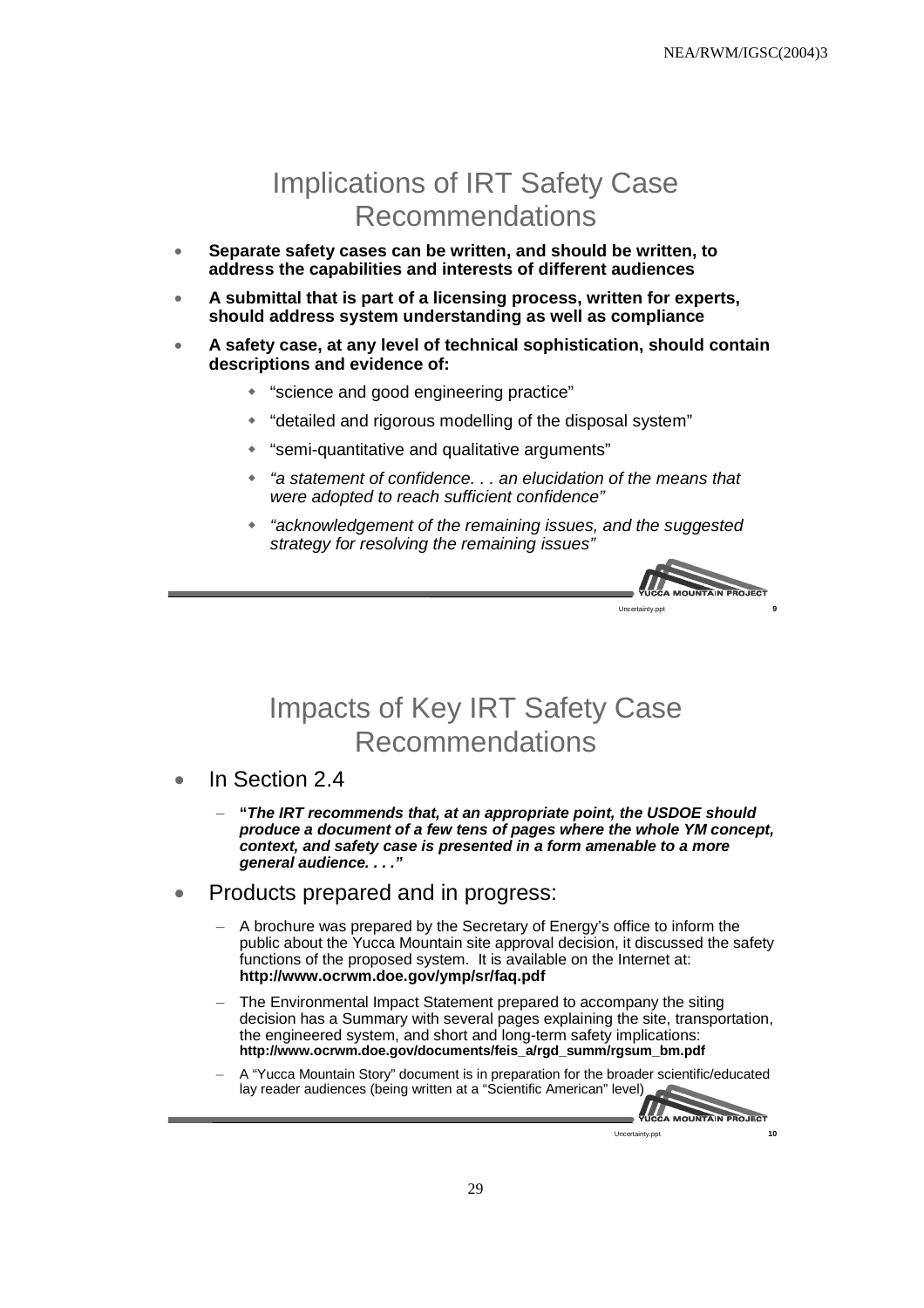# Impacts of Key IRT Safety Case Recommendations (Cont'd)

#### In Section 4.5 of the IRT report on TSPA-SR:

– **"The IRT recommends that key messages from the NEA Confidence Document should be addressed in a safety case report for Yucca Mountain aimed at both the strategy to achieve safety and to demonstrate compliance. In particular, a statement of confidence should be produced, which is an elucidation of the means that were adopted to reach sufficient confidence in the current analyses, an acknowledgement of the remaining issues, and the suggested strategy for resolving the remaining issues in support of the next decision."**

- TSPA-LA documents now in preparation:
	- Explicitly recognize the advice given by the IRT
	- Explicitly address confidence (in validation section)
	- Recognize that TSPA is part of a larger safety argument or case which addresses remaining issues and data needs for their resolution



# DOE's 2002 TSPA-LA Methods and Approach Document

- In Section 1.1 explicit mention is made of the NEA/IAEA review as an external review that will be taken into account as TSPA-LA continues to be developed.
- In Section 7, on TSPA model 'validation,' the words 'confidence' and 'confidence-building activities' appear in association with several of the techniques specified under the general heading of 'validation'
- The NEA/IAEA review is cited, with the suggestion that a model that includes some of the enhancements suggested by that review for this next phase of TSPA, should increase confidence in the TSPA-LA model

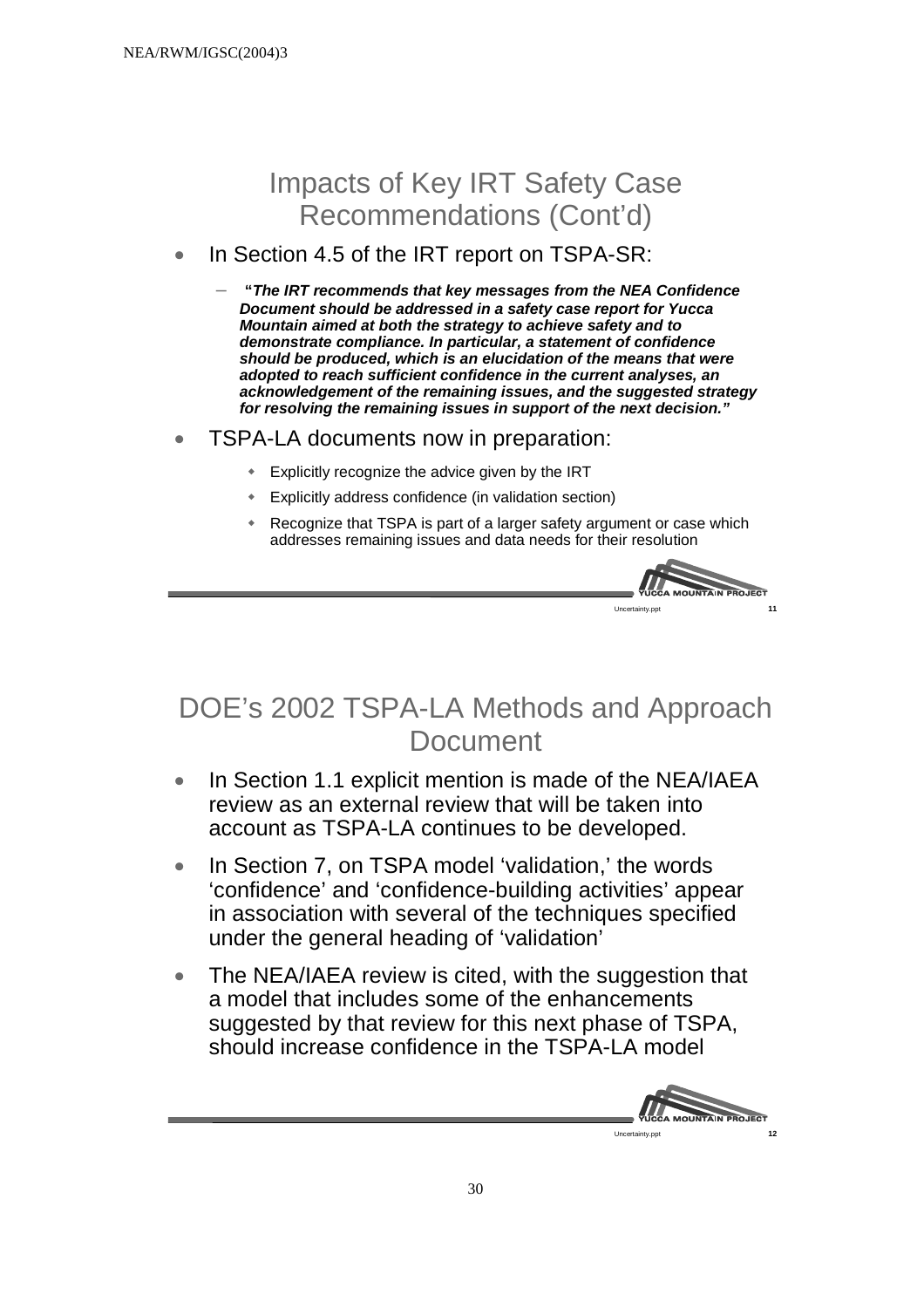# **The Safety Case for the License Application**

- **The License Application is a product being written by implementing organization specialists for regulatory organization specialists**
- **The regulator, the US Nuclear Regulatory Commission, has written detailed guidance, stipulating its review criteria (Yucca Mountain Review Plan, NUREG 1804, Rev. 2, 2003)**
- **The words "safety case" only occur in reference to a DOE usage of the words, but document headings and content make it clear that what is expected is the near equivalent of a safety case**



## **Postclosure Safety Demonstration to Include Plans for Ongoing Science Work**

- **The NRC's Yucca Mountain Review Plan requires a comprehensive statement demonstrating postclosure safety in its Section 2.2** Repository Safety After Permanent **Closure**
- **It requires the identification of remaining safety questions and how they will be addressed in its Section 2.3** Research and Development Program to Resolve Safety Questions
- **Its Section 2.4** Performance Confirmation Program **requires the plan for monitoring key aspects of the system over time to assure data and assumptions remain valid**

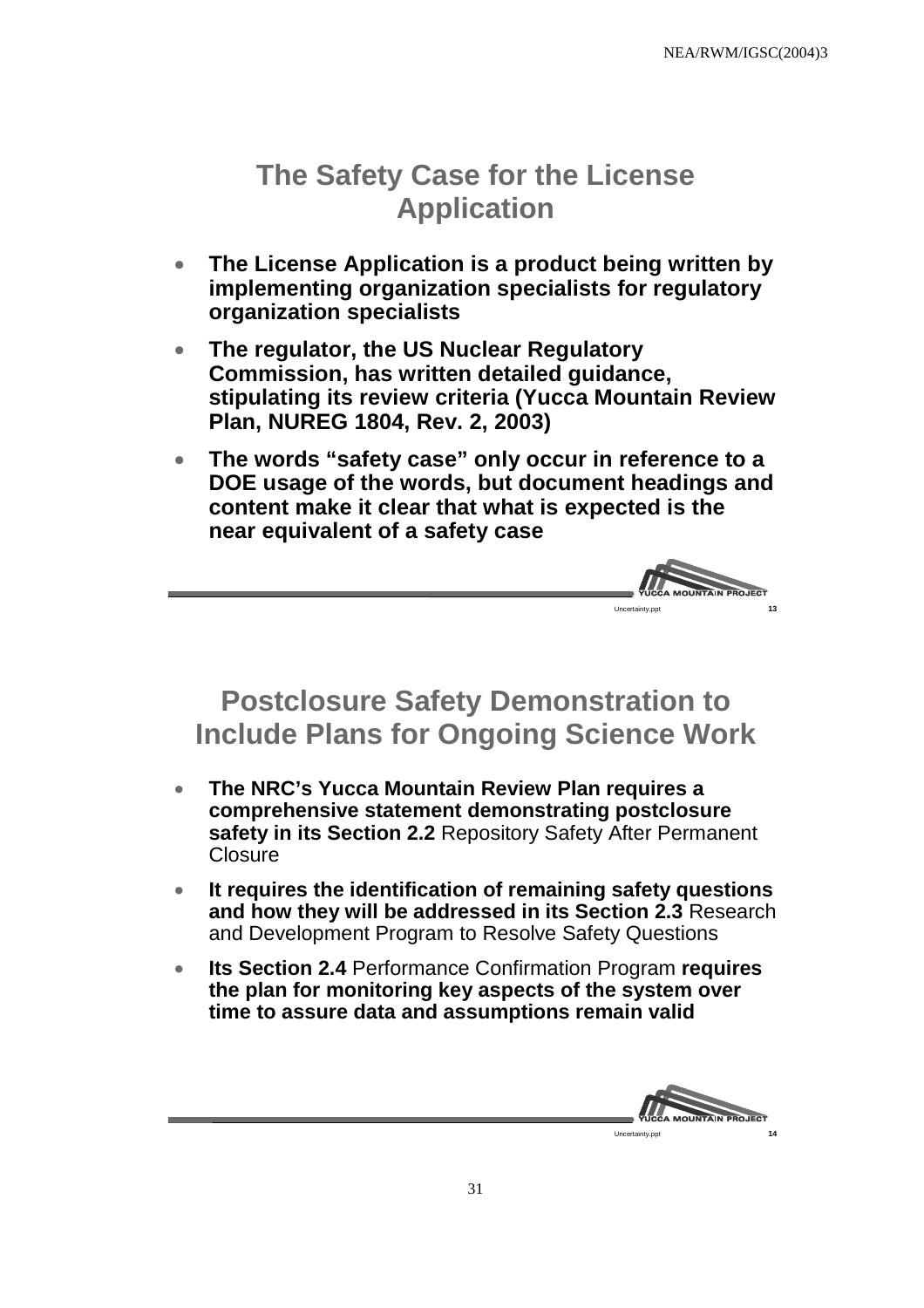# **Other Safety Case Aspects Expected in the TSPA-LA: Basis, Context, Uncertainty**

- The TSPA-LA is to be evaluated as described in Section 2.2.1 of NRC's Yucca Mountain Review Plan, e.g.:
	- "the technical support for models and parameters . . . based on detailed process models, laboratory and field experiments, and natural analogs"
	- "the barriers important to waste isolation" in terms of their "importance," and their "capability" and its "technical basis"
	- "identification and classification, screening, and construction of scenarios from the features, events, and processes considered"
	- "parameter ranges and distributions, . . . representation of spatial and temporal scales, and whether the performance assessment model appropriately implements the abstracted model" including "the relevant data, the corresponding uncertainty, and effects on the performance of the repository"



# **Confidence Is A Requirement for the License Application Safety Analysis**

- **The NRC's Yucca Mountain Review Plan mentions "confidence" several times in its section 2.2.1.4: "**Demonstration of Compliance with the Postclosure Public Health and Environmental Standards"
- **Confidence is mentioned under a statement of a criterion entitled:** "The Total System Performance Assessment Code Provides a Credible Representation of Repository Performance."
- **The requirement is for there to be** "confidence that the code is modeling the physical processes in the repository system in the manner that was intended."